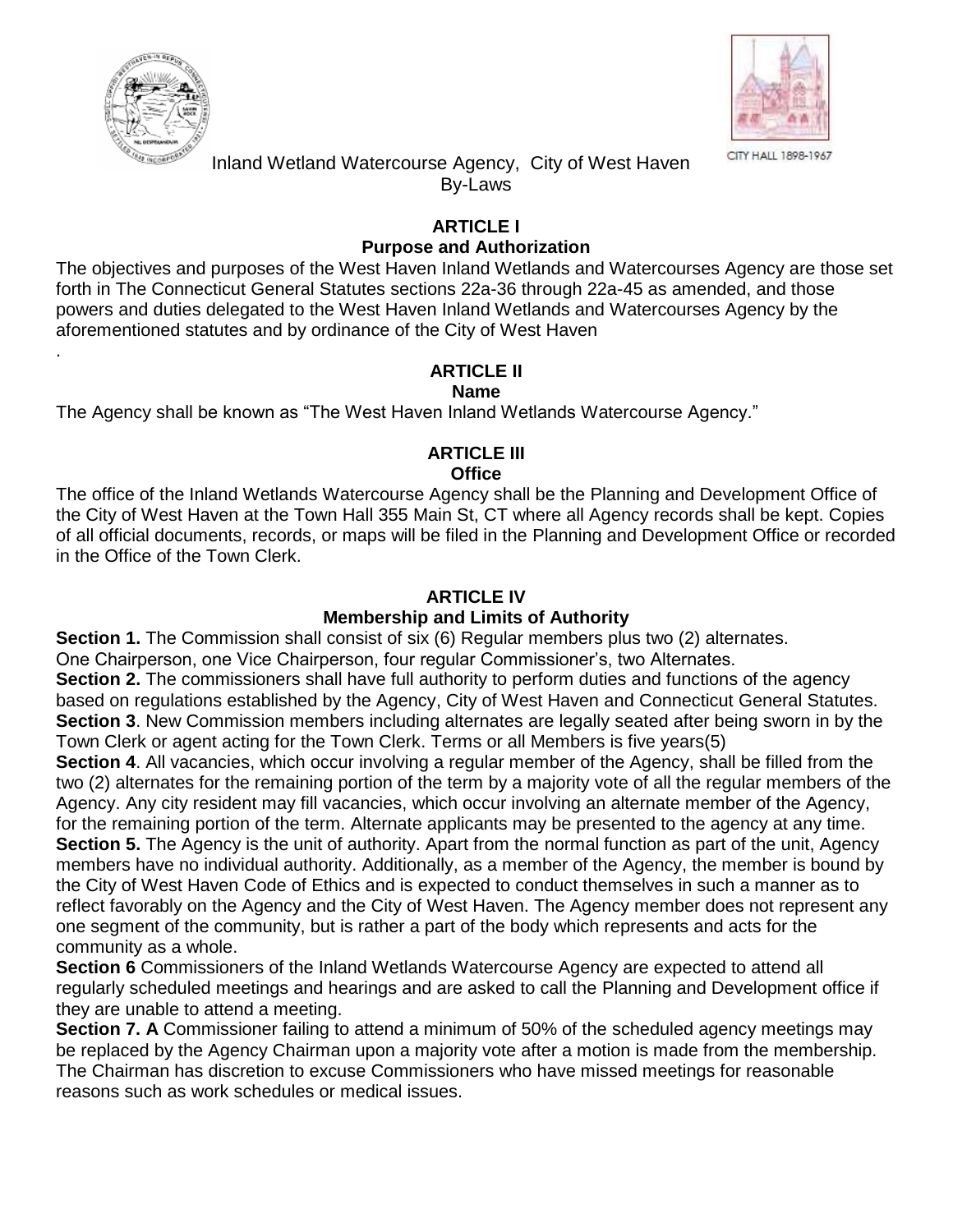#### **ARTICLE V Officers and Their Duties**

**Section 1.** The officers of the Agency shall be regular members and shall consist of a Chairperson and a Vice-Chairperson

**Section 2.** The Chairperson shall preside at all meetings and hearings of the Agency and shall have the duties normally conferred by parliamentary usage on such officer. The Chairperson shall prepare the agenda of regular and special meetings. The Chairperson shall have the authority to appoint temporary alternates, sit at hearings and meetings, appoint committees, call special meetings, coordinate Agency business with the Planning and Development Office Staff, and generally perform other duties as may be prescribed in these by – laws or required by the City of West Haven.

**Section 3.** The Chairperson shall be a Agency Commission member and have the privilege of discussing all matters before the Agency and voting thereon.

**Section 4.** The Vice Chairperson shall act for the Chairperson in his/her absence and have all the authority to perform the duties prescribed for that office. The Vice Chairperson shall be a Agency Commission member.

**Section 5**. The Chairperson or the Chairperson's representative shall attend any hearing where an appeal is made on a ruling or order of the commission. They shall when requested offer information based on the Inland Wetland Watercourse Agency's findings.

#### **ARTICLE VI Election of Officers**

**Section1.** An organizational meeting shall be conducted prior to term completion or when required by a resignation. All officers shall be elected to a term consistent with their commission appointment of five years.

**Section 2.** Nominations shall be made from the floor at the Meeting or at the next regularly scheduled meeting of the Agency In the event that a majority of regular members of the Agency are not present at the meeting and the election of officers specified in Section 1 of Article V is required.

**Section 3.** The candidate receiving the majority vote of a quorum of those present and voting shall be declared elected and shall serve for five years or until his successor shall take office.

**Section 4.** Vacancies in offices shall be filled at the next regularly scheduled Agency meeting by regular election procedure as prescribed in these by-laws. A quorum of regular members should be present before an election of officers can take place. In the event that a majority of regular members (Quorum) of the Agency are unable to attend the meeting, a meeting to elect officers shall be called for the next regularly scheduled meeting of the Agency following the Election Meeting. At that time the Chairperson shall designate an alternate to vote for any absent regular member of the Agency and the election of officers shall go forward as long as a quorum is present.

**Section 5.** Resignations from the Agency shall be in written form and transmitted to the Chairperson, who will then forward it to the Town Clerk.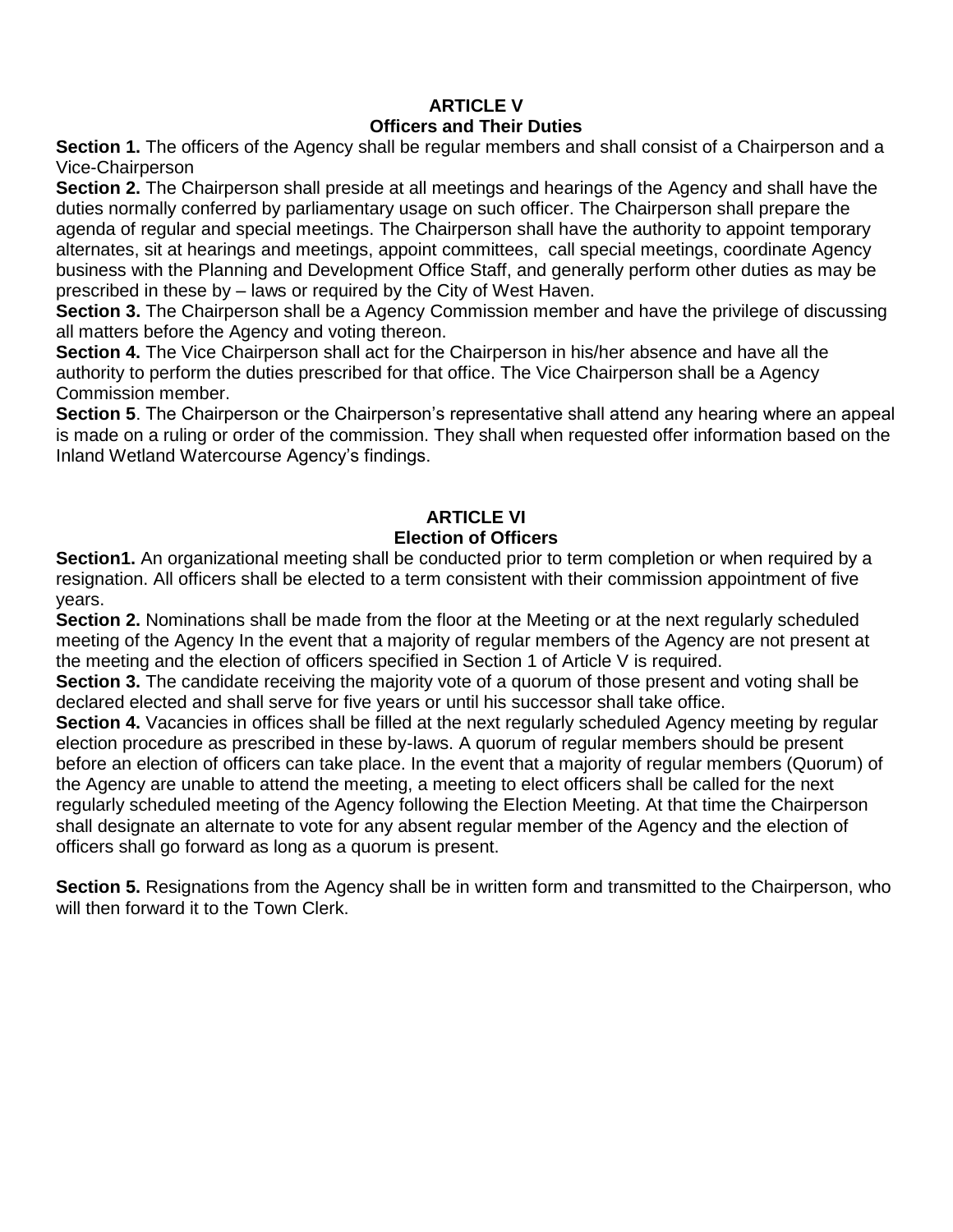### **ARTICLE VII Meetings**

**Section 1.** Regular meetings of the Agency will be held on the 3rd Tuesday of each Month at 6:30 PM. In the event of conflict with holidays or other events, a majority of the membership at any meeting may change the date and/or time of said meeting. The Agency shall file the schedule of regular meetings for the ensuing year with the Town Clerk no later than thirty days (30) prior to the first scheduled meeting of the new year.

**Section 2.** All regular meetings and hearings shall be concluded or continued after the time of 10:00 pm. By majority vote of the Agency, the hearing or meeting may be extended beyond that time.

**Section 3.** An agenda of each regular meeting shall be posted at the Planning and Development Office and mailed to each member of the Agency at least twenty-four (24) hours in advance of such meeting. Other business may be considered at a regular meeting by an affirmative vote of two thirds (2/3) of the members present. Notice and agenda for any special meeting shall be filed in the office of the Town Clerk at least twenty –four (24) hours in advance of such special meeting. No other business shall be considered at a special meeting.

**Section 4.** A majority of the regular members shall constitute a guorum, and the number of votes necessary to transact business shall be a majority of those members present, with the exception noted in Article VI, Section 1.

**Section 5.** All Agency meetings shall be in accordance with the General Statutes of the State of Connecticut.

**Section 6.** Unless otherwise specified, Robert's Rules of Order shall govern the proceedings at the meetings of this Agency.

# **ARTICLE VIII Disqualification**

**Section 1.** All members shall conduct themselves according to the City of West Haven Ethics Policies. No member of the Inland Wetland Agency, whether existing under the general statutes or under any special act, shall appear to represent any person, firm, or corporation or other entity in any matter pending before the Inland Wetland Agency.

**Section 2.** No member of the Inland Wetland Agency shall participate in the hearing or decision of the Agency of which he/she is a member on any matter in which he/she is directly or indirectly interested in a personal or financial sense. If in the event of such disqualification, such fact shall be entered on the records of the Agency and, unless otherwise provided by special act, replacement shall be made from alternate members. Such alternate member shall act as a member of such Agency in the hearing and determination of the particular matter or matters in which the disqualification arose.

# **ARTICLE IX**

### **Order of Business**

**Section 1.** The order of business at regular meetings shall be in accordance with the posted agenda. **Section 2.** A motion from the floor must be made and passed in order to dispense with any item on the agenda or to change the order of business.

Section 3. Additional discussions may be conducted on any complaint or concern issued by a resident if deemed to be in the best interest of the Inland Wetland Watercourse Agency, City or residents during the staff reports portion of the normal meeting. Items deemed to require further formal discussion can be referred to the next regularly scheduled meeting.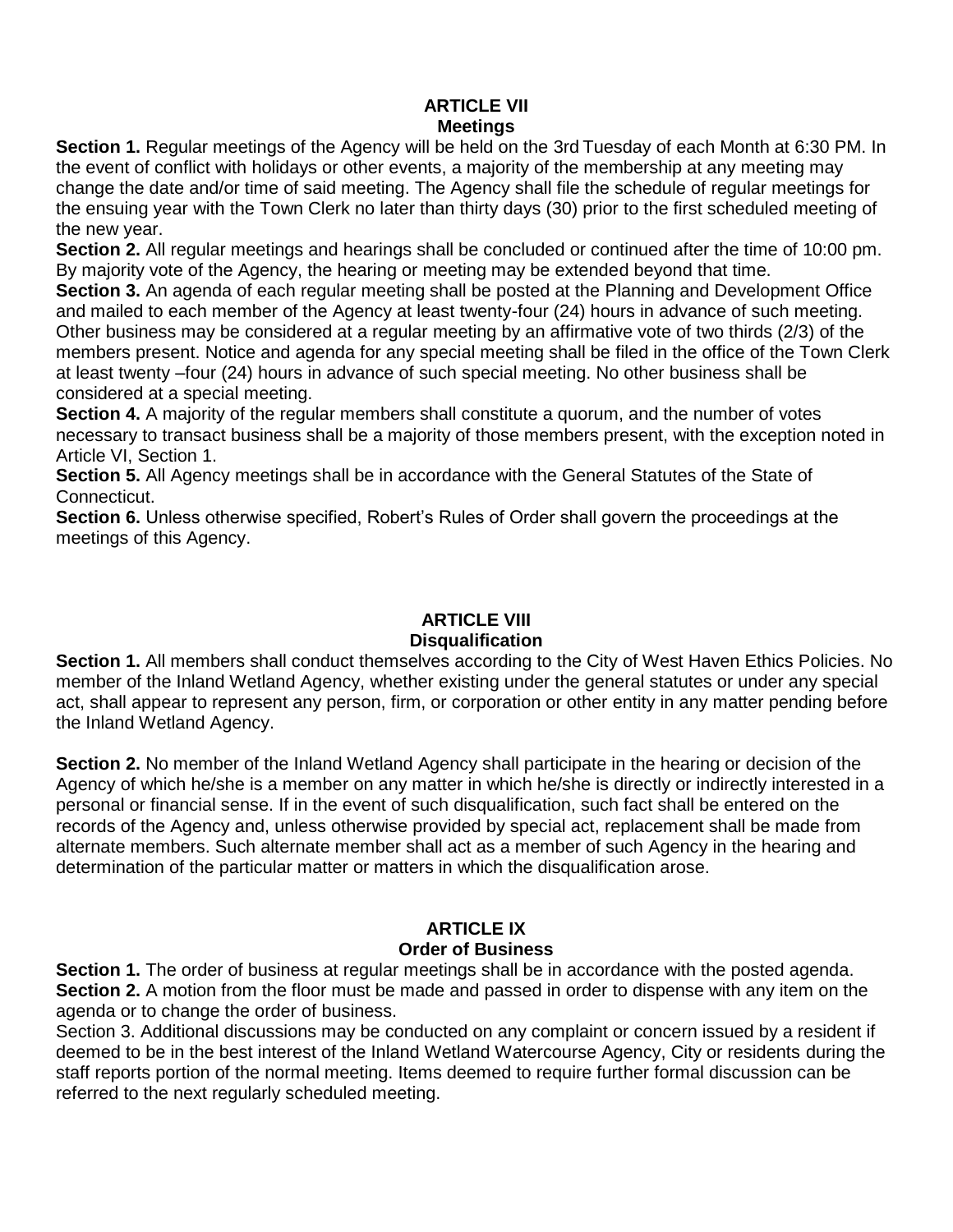# **ARTICLE X**

**Hearings** 

**Section 1.** The Agency shall hold public hearings as required by CGS 22a-36 and 22a-45 and the West Haven Inland Wetland Regulations in which the Agency determines that (a) a proposed activity may have a significant impact on wetlands or watercourses, (b) a petition signed by at least fifteen (15) persons who are residents of the City of West Haven and over eighteen (18) years of age requesting a hearing is filed in the Town Land Use Office no later than ten (10) business days after the receipt of such application, or (c) the Agency finds that a public hearing regarding such application would be in the public interest. **Section 2.** All public hearings prescribed by law shall be held in accordance with the requirements set forth for such hearings in the Inland Wetland Regulations of the City of West Haven and the Connecticut General Statutes.

**Section 3.** All public hearings prescribed by law shall be advertised in accordance with the requirements set forth for such hearings in the City of West Haven Inland Wetland Regulations and the Connecticut General Statutes.

**Section 4.** The proceedings of said hearing shall be recorded by a sound recording device or a competent stenographer shall take the evidence where the right to appeal lies in the Connecticut Superior Court. Recorded proceedings shall be considered part of the permanent record of the Agency.

**Section 5.** The matter before the Agency shall be presented in summary by a member of the Agency designated by the Chairperson, or staff members, and the parties in interest shall have the privilege of the floor.

**Section 6.** To expedite the proceedings of the hearing and to cause a better understanding of the issue involved, the Agency may have prepared prior to the hearing, a hearing agenda and visual aids for display and presentation during the discussions of the hearing.

#### **ARTICLE XI Conducting the Public Hearing**

**Section 1.** The Chairperson of the Agency shall preside at the public hearing. In the event of his/her absence, the Vice Chairperson or duly appointed Agency member shall act as the presiding officer. **Section 2**. A Agency shall read the legal advertisement and note the dates and newspapers in which the advertisement appeared.

**Section 3.** A Summary of the question or issue shall be stated by the presiding officer at the opening of the public hearing. Comments shall be limited to the subject advertised for hearing. In any event, the Agency shall have the privilege of speaking first.

Section 4. The Chairperson shall first call for statements from the proponents. The opponents shall be given equal opportunity to comment. Each group shall make its presentation in succession without allowing intermixture of comments pro and con.

**Section 5.** It shall be made clear at the hearing that all questions and comments must be directed through the chairperson only after being recognized by the presiding officer.

**Section 6.** All persons recognized shall approach, when possible, the hearing table to facilitate proper recording of comments. Before commenting on the matter before the hearing each person shall give his name and address.